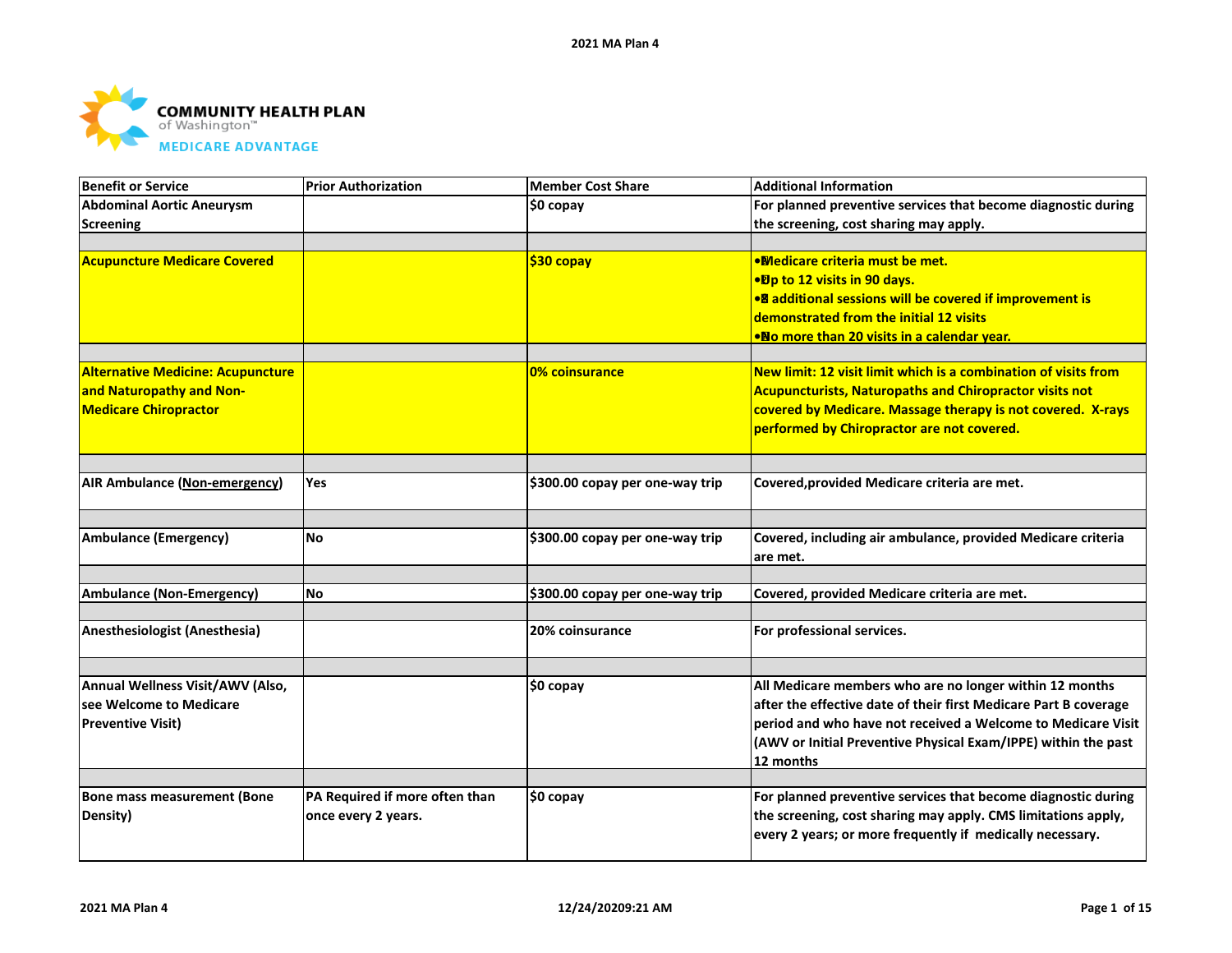

| <b>Benefit or Service</b>              | <b>Prior Authorization</b>   | <b>Member Cost Share</b> | <b>Additional Information</b>                                    |
|----------------------------------------|------------------------------|--------------------------|------------------------------------------------------------------|
|                                        |                              |                          |                                                                  |
| <b>Breast cancer screening</b>         |                              | $$0$ copay               | For planned preventive services that become diagnostic during    |
| (mammograms, mammography)              |                              |                          | the screening, cost sharing may apply.                           |
|                                        |                              |                          | $\bullet$ One baseline mammogram between the ages of 35 and 39   |
|                                        |                              |                          | $\bullet$ One screening mammogram every 12 months for age 40 and |
|                                        |                              |                          | older                                                            |
|                                        |                              |                          | • Clinical breast exams once every 24 months                     |
|                                        |                              |                          |                                                                  |
| <b>Cardiac rehabilitation services</b> | No.                          | 20% Coinsurance          | Medicare covers 2 sessions per day (1 hour each), up to 36       |
|                                        |                              |                          | <b>Isessions</b>                                                 |
| Cardiovascular disease risk            |                              |                          | For planned preventive services that become diagnostic during    |
| reduction visit                        |                              | \$0 copay                |                                                                  |
|                                        |                              |                          | the screening, cost sharing may apply.                           |
| <b>Cardiovascular disease testing</b>  |                              | \$0 copay                | For planned preventive services that become diagnostic during    |
|                                        |                              |                          | the screening, cost sharing may apply.                           |
|                                        |                              |                          |                                                                  |
| <b>Cervical and vaginal cancer</b>     |                              | \$0 copay                | For planned preventive services that become diagnostic during    |
| screening (Pap tests, pelvic exams)    |                              |                          | the screening, cost sharing may apply.                           |
|                                        |                              |                          | . All women: Every 24 months                                     |
|                                        |                              |                          | . High risk of cervical cancer or abnormal pap: Every 12 months  |
|                                        |                              |                          |                                                                  |
| <b>Chiropractic services</b>           | Yes, for more than 12 visits | 20% Coinsurance          | Only manual manipulation to correct subluxation. Massage         |
|                                        |                              |                          | therapy not covered. Per CMS x-rays billed by a chiropractor are |
|                                        |                              |                          | not covered. X-rays are covered if performed by Radiologist.     |
|                                        |                              |                          | Also See New Non-Medicare Chiropractor Supplemental Benefit      |
|                                        |                              |                          | under: Alternative Medicine: Acupuncture and Naturopathy and     |
|                                        |                              |                          | Non-Medicare Chiropractor                                        |
|                                        |                              |                          |                                                                  |
| <b>Clinical Trials</b>                 | Yes                          |                          |                                                                  |
|                                        |                              |                          |                                                                  |
|                                        |                              |                          |                                                                  |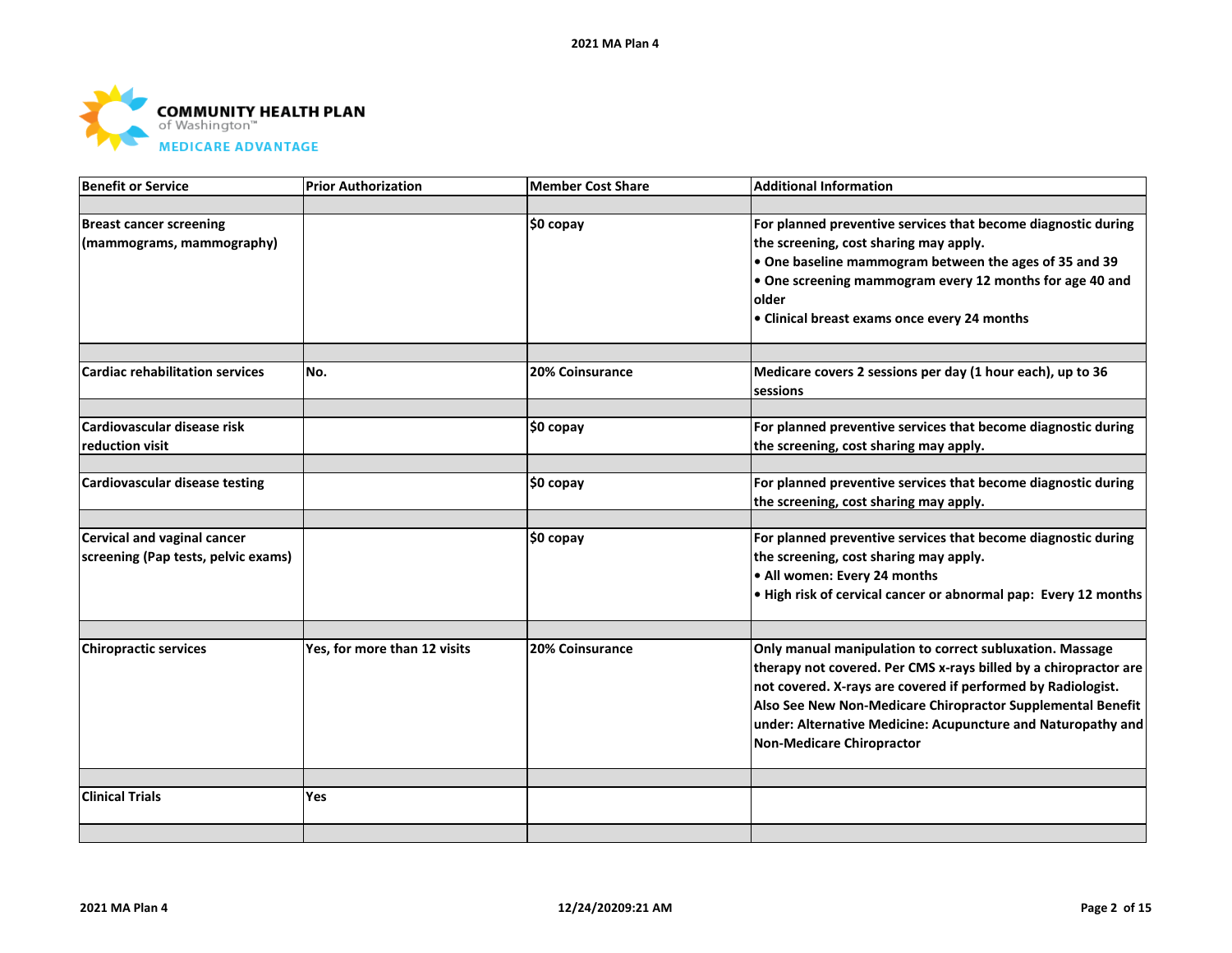

| <b>Benefit or Service</b>          | <b>Prior Authorization</b>         | <b>Member Cost Share</b>          | <b>Additional Information</b>                                                                                               |
|------------------------------------|------------------------------------|-----------------------------------|-----------------------------------------------------------------------------------------------------------------------------|
| <b>Colorectal cancer screening</b> |                                    | \$0 copay                         | For planned preventive services that become diagnostic during                                                               |
| (Colonoscopy, Sigmoidoscopy)       |                                    |                                   | the screening, cost sharing may apply.                                                                                      |
|                                    |                                    |                                   | For age 50 and older:                                                                                                       |
|                                    |                                    |                                   | • Sigmoidoscopy every 48 months                                                                                             |
|                                    |                                    |                                   | • Fecal occult blood test, every 12 months                                                                                  |
|                                    |                                    |                                   | For at high risk of colon cancer:                                                                                           |
|                                    |                                    |                                   | • Screening colonoscopy every 24 months                                                                                     |
|                                    |                                    |                                   | Not at high risk of colon cancer:                                                                                           |
|                                    |                                    |                                   | • Screening colonoscopy every 10 years (120 months) but not                                                                 |
|                                    |                                    |                                   | within 48 months (2 years) of a screening sigmoidoscopy.                                                                    |
|                                    |                                    |                                   |                                                                                                                             |
| Cosmetic surgery or procedures     | Yes and Medicare criteria is met.  |                                   | Only covered because of an accidental injury or to improve a                                                                |
| (Partial Exclusion)                |                                    |                                   | malformed part of the body. All stages of reconstruction are<br>covered for a breast after a mastectomy, as well as for the |
|                                    |                                    |                                   | unaffected breast to produce a symmetrical appearance.                                                                      |
|                                    |                                    |                                   |                                                                                                                             |
|                                    | <b>Not Covered</b>                 | <b>Not Covered</b>                |                                                                                                                             |
| <b>Custodial Care (Exclusion)</b>  |                                    |                                   | Custodial care is personal care that does not require the<br>continuing attention of trained medical or paramedical         |
|                                    |                                    |                                   | personnel, such as care that helps with activities of daily living,                                                         |
|                                    |                                    |                                   | such as bathing or dressing. Custodial care is not medically                                                                |
|                                    |                                    |                                   | necessary.                                                                                                                  |
|                                    |                                    |                                   |                                                                                                                             |
| Dental Services (Medical Services, | Refer to prior authorization list. | See specific medical services for | Covered services limited to surgery of the jaw or related                                                                   |
| <b>Not Routine Dental)</b>         |                                    | related copays and coinsurance.   | structures, setting fractures of the jaw or facial bones,                                                                   |
|                                    |                                    |                                   | extraction of teeth to prepare the jaw for radiation treatments                                                             |
|                                    |                                    |                                   | of neoplastic cancer disease, or services that would be covered                                                             |
|                                    |                                    |                                   | when provided by a physician.                                                                                               |
| Dental Services (Supplemental      | Referral not required for          | 0% Coinsurance for preventive and | \$500.00 Comprehensive dental maximum total benefit amount.                                                                 |
| <b>Routine Preventive and</b>      | supplemental dental services.      | comprehensive dental services.    | There is no limit to preventive care(exams, cleanings).                                                                     |
| Comprehensive)                     |                                    |                                   | Preventive care is not included in the \$500.00 limit. Medicare                                                             |
|                                    |                                    |                                   | covered (medical) dental related services do not apply to the                                                               |
|                                    |                                    |                                   | supplemental dental benefit.                                                                                                |
|                                    |                                    |                                   |                                                                                                                             |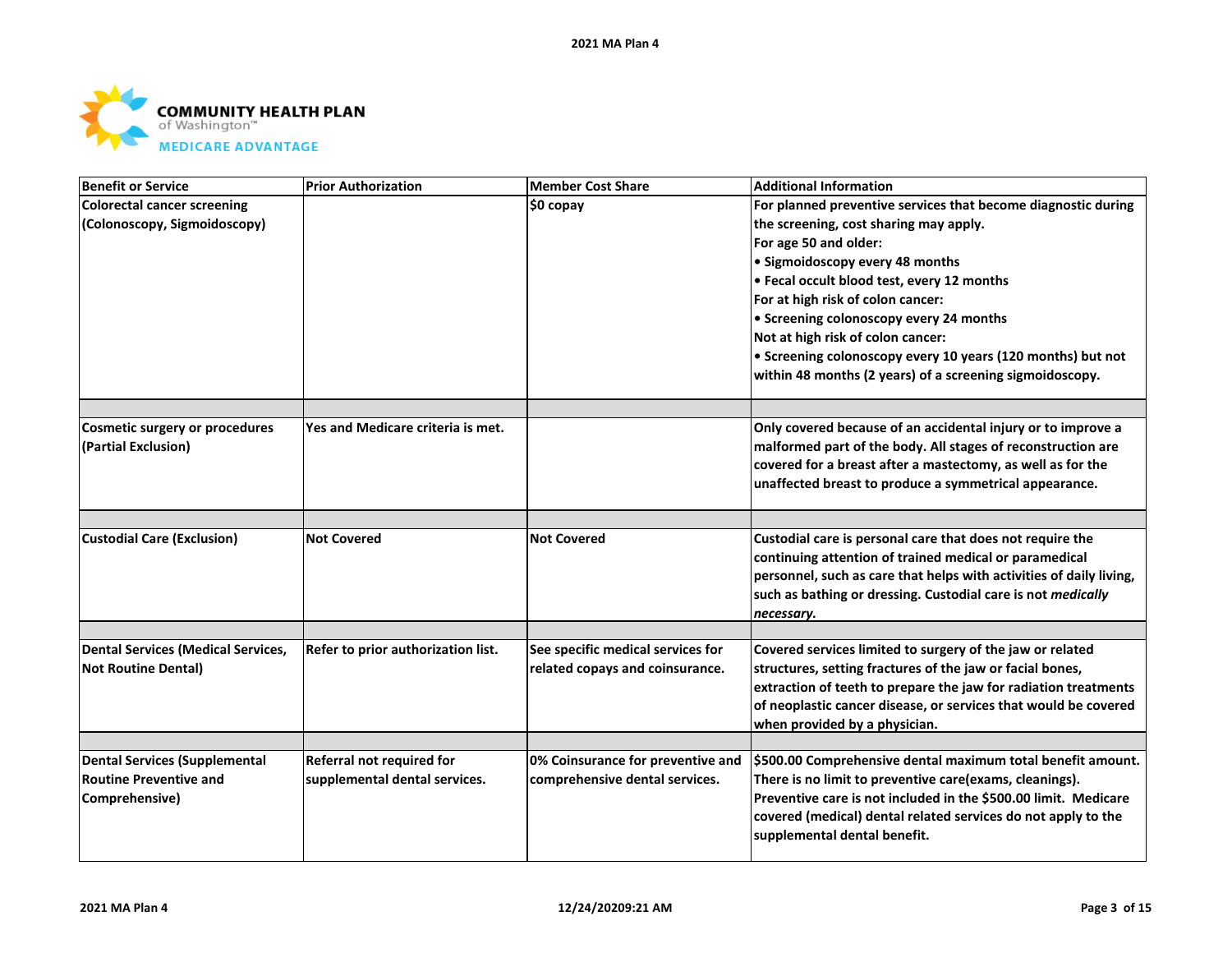

| <b>Benefit or Service</b>                                           | <b>Prior Authorization</b>                                              | <b>Member Cost Share</b>              | <b>Additional Information</b>                                   |
|---------------------------------------------------------------------|-------------------------------------------------------------------------|---------------------------------------|-----------------------------------------------------------------|
|                                                                     |                                                                         |                                       |                                                                 |
| <b>Depression screening</b>                                         |                                                                         | \$0 copay                             | For planned preventive services that become diagnostic during   |
|                                                                     |                                                                         |                                       | the screening, cost sharing may apply.                          |
|                                                                     |                                                                         |                                       |                                                                 |
| <b>Diabetes screening</b>                                           |                                                                         | \$0 copay                             | For planned preventive services that become diagnostic during   |
|                                                                     |                                                                         |                                       | the screening, cost sharing may apply.                          |
|                                                                     |                                                                         |                                       |                                                                 |
| Diabetes self-management training, Prior auth required when glucose |                                                                         | \$0 cost share                        | No cost share:                                                  |
| diabetic services and diabetes                                      | monitor, shoes or inserts (orthotics) Self management training requires |                                       | • Blood glucose monitor                                         |
| supplies (DME)                                                      | greater than \$500.00                                                   | a referral.                           | • Blood glucose strips                                          |
|                                                                     |                                                                         |                                       | • Lancet devices                                                |
|                                                                     |                                                                         |                                       | • Glucose-control solutions for checking accuracy of strips and |
|                                                                     |                                                                         |                                       | monitor                                                         |
|                                                                     |                                                                         |                                       | • One pair of diabetic shoes per calendar year                  |
|                                                                     |                                                                         |                                       | • 2 sets of shoe inserts (orthotics) covered per calendar year  |
|                                                                     |                                                                         |                                       | (diabetic)                                                      |
|                                                                     |                                                                         |                                       |                                                                 |
| Durable medical equipment (DME)                                     | Some DME requires prior                                                 | *20% Coinsurance                      | Covered, provided Medicare criteria are met. DME includes,      |
| and related supplies                                                | authorization, check procedure                                          |                                       | wheelchairs, hospital beds, walkers, oxygen. * When primary     |
|                                                                     | codes for details. All DME with a                                       |                                       | diagnosis is COPD the coinsurance is zero.                      |
|                                                                     | purchase price greater than                                             |                                       |                                                                 |
|                                                                     | \$500.00 allowed amount requires                                        |                                       |                                                                 |
|                                                                     | prior authorization.                                                    |                                       |                                                                 |
|                                                                     |                                                                         |                                       |                                                                 |
| <b>Emergency care (Emergency Room,</b>                              |                                                                         | \$90.00 (facility) copay for ER visit | \$90.00 copayment waived if admitted as inpatient within the    |
| ER)                                                                 |                                                                         |                                       | same hospital within 24 hrs.                                    |
|                                                                     |                                                                         |                                       |                                                                 |
| <b>Emergency care (ER Physician</b>                                 |                                                                         | 0% coinsurance                        |                                                                 |
| Service)                                                            |                                                                         |                                       |                                                                 |
| <b>Emergency care: Supplemental</b>                                 |                                                                         | <b>20% Coinsurance</b>                | \$25,000.00 Maximum - ER coinsurance is not waived if admitted  |
| <b>World Wide - Facility and</b>                                    |                                                                         |                                       | to hospital. Amount paid does NOT count toward your             |
| <b>Professional Services</b>                                        |                                                                         |                                       | maximum-out-of-pocket (MOOP) amount.                            |
|                                                                     |                                                                         |                                       |                                                                 |
| <b>Enteral Feedings, Tube Feedings</b>                              | Yes                                                                     | 20% Coinsurance                       |                                                                 |
| (Infusion Therapy, DME)                                             |                                                                         |                                       |                                                                 |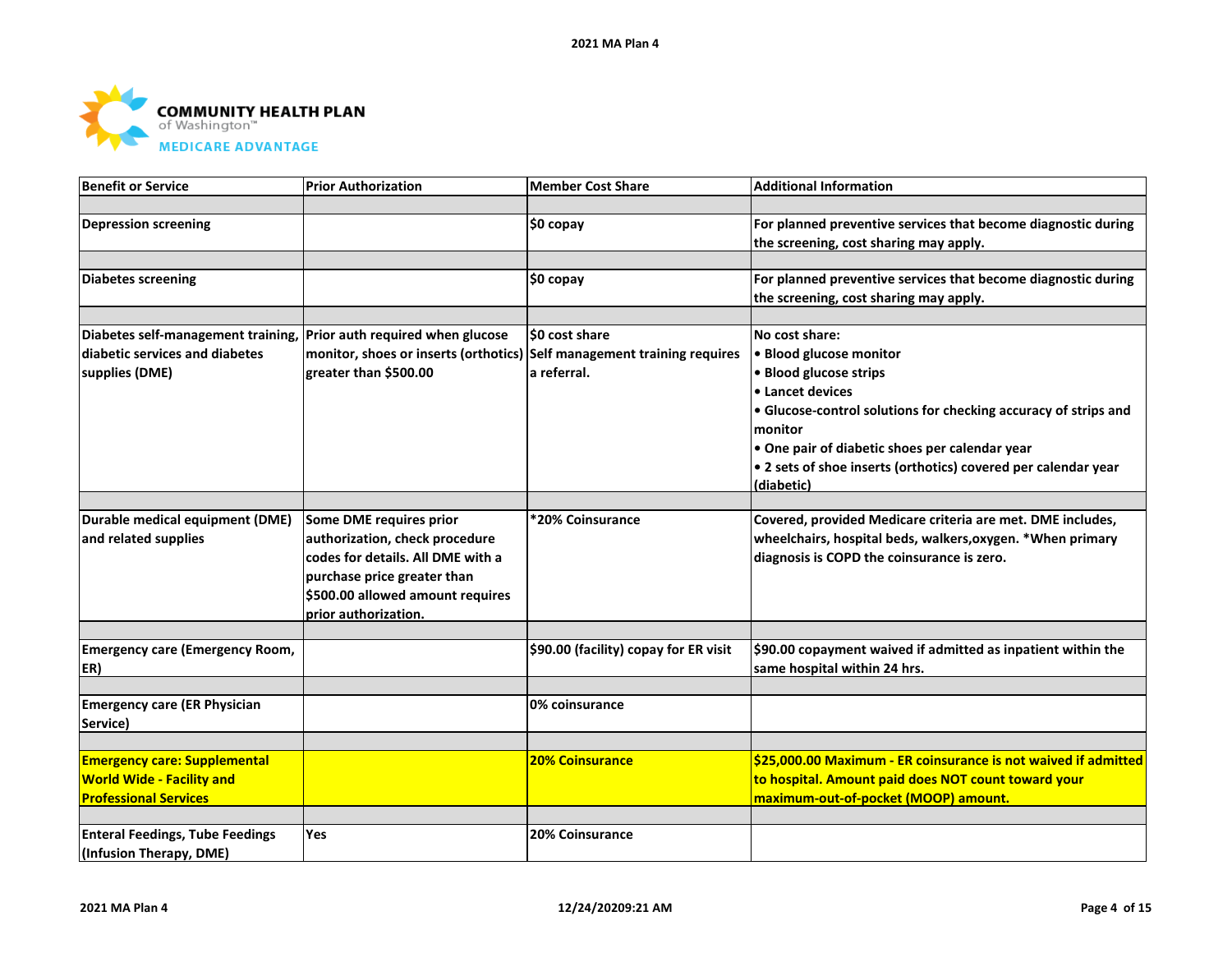

| Benefit or Service                                                                                                       | <b>Prior Authorization</b> | <b>Member Cost Share</b>                                                                                                            | <b>Additional Information</b>                                                                                                                                                                                                                                                                                                                                                                                                           |
|--------------------------------------------------------------------------------------------------------------------------|----------------------------|-------------------------------------------------------------------------------------------------------------------------------------|-----------------------------------------------------------------------------------------------------------------------------------------------------------------------------------------------------------------------------------------------------------------------------------------------------------------------------------------------------------------------------------------------------------------------------------------|
|                                                                                                                          |                            |                                                                                                                                     |                                                                                                                                                                                                                                                                                                                                                                                                                                         |
| <b>Enteral Formula (Infusion Therapy,</b><br>DME)                                                                        | <b>Yes</b>                 | 20% Coinsurance                                                                                                                     |                                                                                                                                                                                                                                                                                                                                                                                                                                         |
|                                                                                                                          |                            |                                                                                                                                     |                                                                                                                                                                                                                                                                                                                                                                                                                                         |
| <b>Eye exam - Medicare Covered</b><br>(medical vision disease)                                                           |                            | *\$40.00 copay                                                                                                                      | Exams to diagnose diseases and conditions of the eye covered<br>by Medicare. *When the primary diagnosis is diabetes for a<br>retinal exam and the exam is performed by an endocrinologist<br>or ophthalmologist, the copay is zero. If provider is not<br>participating, then plan approved referral is required.                                                                                                                      |
|                                                                                                                          |                            |                                                                                                                                     |                                                                                                                                                                                                                                                                                                                                                                                                                                         |
| Eye exam - Routine Vision (VSP<br>Advantage)                                                                             |                            | In network \$0 copay                                                                                                                | Through VSP - One WellVision every year. Members must use<br>the VSP Advantage Network for in-network benefits. Out of<br>network - \$47.00 is allowed toward the cost of the exam.                                                                                                                                                                                                                                                     |
|                                                                                                                          |                            |                                                                                                                                     |                                                                                                                                                                                                                                                                                                                                                                                                                                         |
| Eye Wear - Medicare covered (Post<br><b>Cataract Vision Surgery)</b>                                                     |                            | 20% Coinsurance                                                                                                                     | Covered, provided Medicare criteria are met. One pair of<br>eyeglasses or contact lenses includes insertion of an intraocular<br>lens after each surgery.                                                                                                                                                                                                                                                                               |
|                                                                                                                          |                            |                                                                                                                                     |                                                                                                                                                                                                                                                                                                                                                                                                                                         |
| <b>Eye Wear - Prescription Contacts,</b><br>frames, vision lenses, upgrades,<br>extra pair of glasses (VSP<br>Advantage) |                            | • In network - Lenses (for glasses) -<br>\$0 copay<br>• In network - Frame or contact<br>lenses - \$150.00 alllowed toward<br>cost. | Through VSP - every 2 years. Members must use the VSP Choice<br>Network for in-network benefits.<br>. Out of network - Lenses - (for glasses) - Amount allowed<br>toward costs:<br>Single vision \$30<br>Lined bifocal or Progressive \$50<br>Lined trifocal \$60<br>Lenticular \$75<br>• Out of network - Frame or contact lenses - Amount allowed<br>toward costs:<br>Frame \$45<br>Contact lenses (in lieu of lenses and frame) \$85 |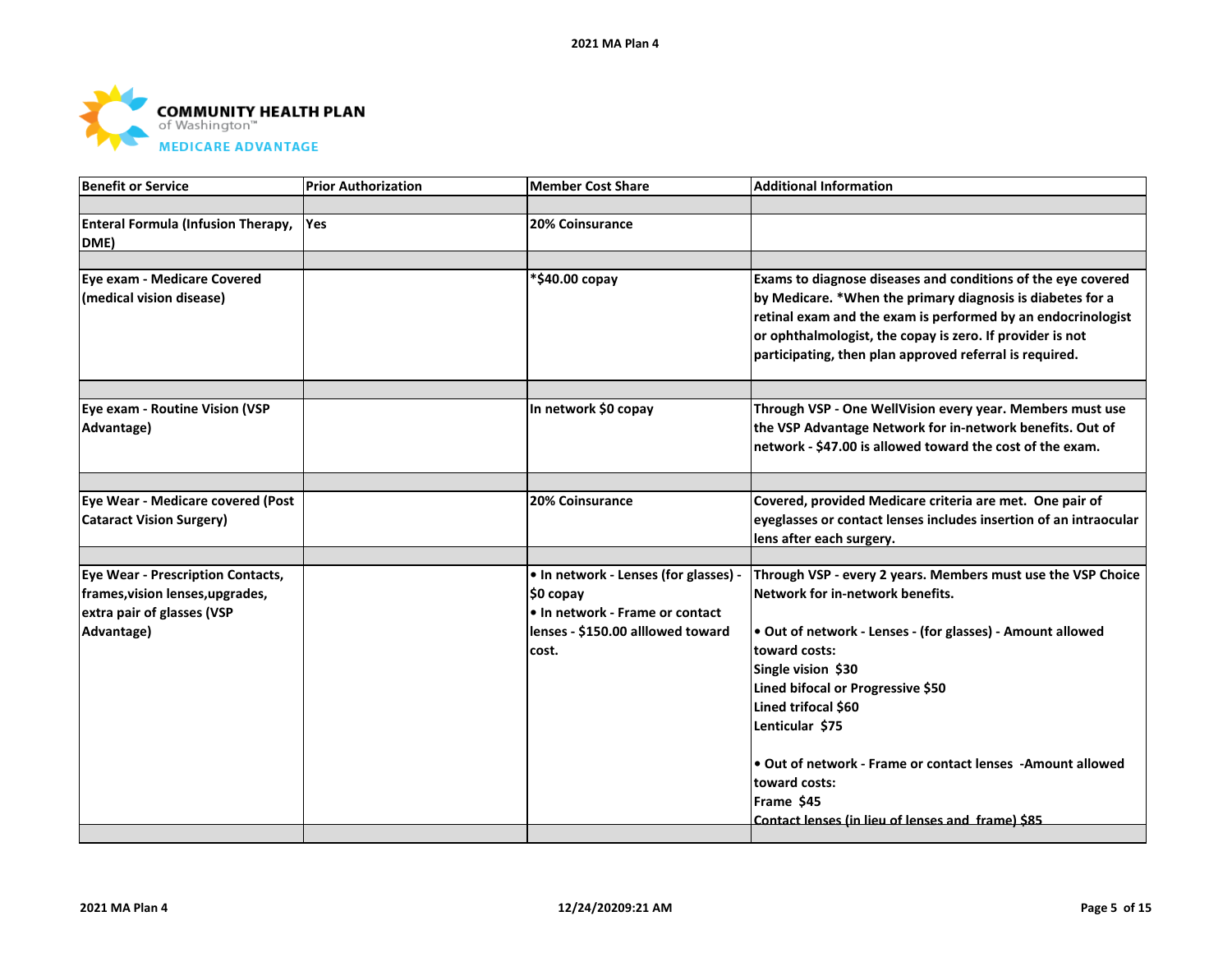

| Benefit or Service                            | <b>Prior Authorization</b>                         | <b>Member Cost Share</b>          | <b>Additional Information</b>                                       |
|-----------------------------------------------|----------------------------------------------------|-----------------------------------|---------------------------------------------------------------------|
| <b>Eye and Vision Services Not</b>            |                                                    | <b>Not Covered.See Additional</b> | • Radial keratotomy not covered                                     |
| Covered by Medicare (Exclusions)              |                                                    | <b>Information</b>                | • LASIK surgery not covered                                         |
|                                               |                                                    |                                   | • Vision Therapy not covered                                        |
|                                               |                                                    |                                   | • Low Vision Aids not covered                                       |
|                                               |                                                    |                                   |                                                                     |
| <b>Genetic Testing Not Related to</b>         | Yes                                                | <b>20% Coinsurance</b>            |                                                                     |
| Pregnancy                                     |                                                    |                                   |                                                                     |
|                                               |                                                    |                                   |                                                                     |
| <b>Hearing exam (Medicare covered-to</b>      |                                                    | $$20.00$ copay                    | <b>Covered, provided Medicare criteria are met. Routine hearing</b> |
| diagnose and treat specific diseases          |                                                    |                                   | exams, hearing aids, and hearing aid fittings are not covered by    |
| and conditions.)                              |                                                    |                                   | Medicare.                                                           |
|                                               |                                                    |                                   |                                                                     |
|                                               |                                                    |                                   |                                                                     |
| Hearing exam (Routine not covered Not Covered |                                                    | <b>Not Covered</b>                | <b>Not Covered</b>                                                  |
| by Medicare) Exclusion                        |                                                    |                                   |                                                                     |
|                                               |                                                    |                                   |                                                                     |
| <b>Hearing services (hearing aid</b>          | <b>Not Covered</b>                                 | <b>Not Covered</b>                | <b>Not Covered</b>                                                  |
| fittings, hearing aids) Exclusion             |                                                    |                                   |                                                                     |
|                                               |                                                    |                                   |                                                                     |
| <b>HIV</b> screening                          |                                                    | \$0 copay                         | For planned preventive services that become diagnostic during       |
|                                               |                                                    |                                   | the screening, cost sharing may apply.                              |
|                                               |                                                    |                                   |                                                                     |
| Home health agency care                       | Required for Home Health Services. \$0 coinsurance |                                   | 20% coinsurance for durable medical equipment (DME) still           |
|                                               | Services related to the Home Health                |                                   | applies when related to Home Health services.                       |
|                                               | care may also require prior                        |                                   |                                                                     |
|                                               | authorization, for example                         |                                   |                                                                     |
|                                               | medication, enteral nutrition.                     |                                   |                                                                     |
|                                               | <b>Review Prior Authorization list for</b>         |                                   |                                                                     |
|                                               | related services.                                  |                                   |                                                                     |
|                                               |                                                    |                                   |                                                                     |
|                                               |                                                    |                                   |                                                                     |
| <b>Homemaker Services (Exclusion)</b>         | <b>Not Covered</b>                                 | <b>Not Covered</b>                | Services include basic household assistance, light housekeeping     |
|                                               |                                                    |                                   | or light meal preparation.                                          |
|                                               |                                                    |                                   |                                                                     |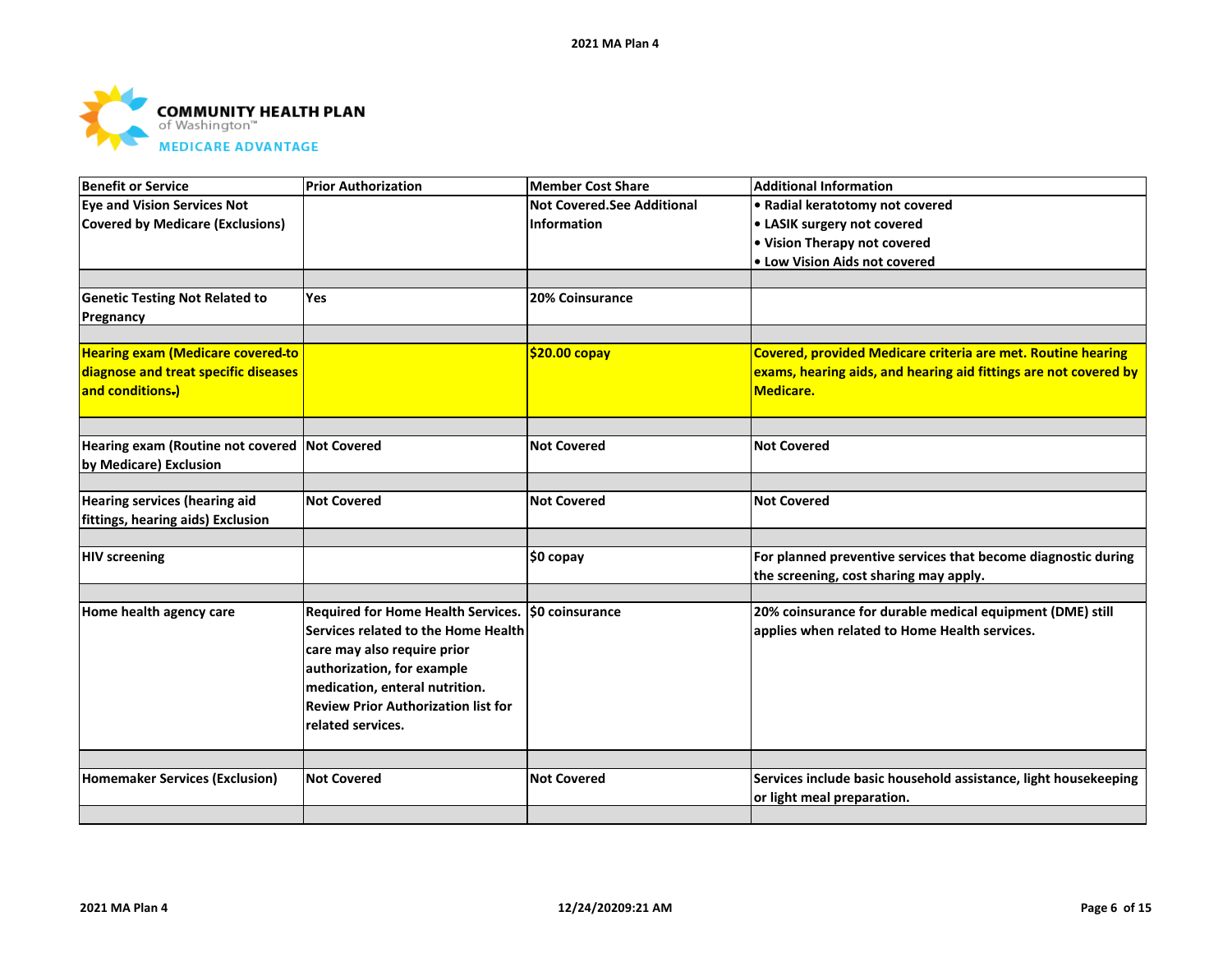

| <b>Benefit or Service</b>                                                                                                 | <b>Prior Authorization</b>                                                                                                                                                                                                                                                | <b>Member Cost Share</b>                     | <b>Additional Information</b>                                                                                                                                                                                                               |
|---------------------------------------------------------------------------------------------------------------------------|---------------------------------------------------------------------------------------------------------------------------------------------------------------------------------------------------------------------------------------------------------------------------|----------------------------------------------|---------------------------------------------------------------------------------------------------------------------------------------------------------------------------------------------------------------------------------------------|
| Hospice care (inpatient and home)                                                                                         | No.                                                                                                                                                                                                                                                                       |                                              | You pay nothing for hospice care from a Medicare certified<br>hospice. You may hav to pay part of the cost for drugs and<br>respite care. Hospice is covered outside of our plan.                                                           |
| Hyperbaric oxygen treatment                                                                                               | Yes                                                                                                                                                                                                                                                                       | 20% Coinsurance                              |                                                                                                                                                                                                                                             |
| <b>Immunizations</b>                                                                                                      |                                                                                                                                                                                                                                                                           | <b>\$0 Coinsurance</b>                       | Covered:<br>pneumonia<br>· influenza (flu shot)<br><b>Hepatitis B</b><br>*Shingles vaccine (Zostavax) is covered under pharmacy - Part D<br>Benefit*                                                                                        |
| <b>Infusion Therapy, Home Infusion</b><br>Therapy                                                                         | <b>Not Required for Infusion Therapy</b><br><b>Services. Services related to the</b><br><b>Infusion Therapy care may require</b><br>prior authorization, for example<br>medication, enteral nutrition.<br><b>Review Prior Authorization list for</b><br>related services. | 20% coinsurance                              | Not Required for Infusion Therapy Services. Services related to<br>the Infusion Therapy care may require prior authorization, for<br>example medication, enteral nutrition. Review Prior<br><b>Authorization list for related services.</b> |
| Injections, Injectable drugs<br>(Prescription drugs Medicare Part B Note: All Unclassified biologics<br>medical benefits) | See Prior Authorization (PA) List<br>(J3590) require a prior<br>authorization.                                                                                                                                                                                            | 20% Coinsurance                              | Covered, provided Medicare criteria are met. Includes<br>chemotherapy related drugs, drugs related to home dialysis,<br><b>B12, etc.</b>                                                                                                    |
| <b>Inpatient hospital Blood (including</b><br>inpatient skilled nursing<br>facility/SNF)                                  |                                                                                                                                                                                                                                                                           | <b>No Blood Deductible</b><br>0% coinsurance | Coverage begins with the first pint of blood needed. Includes<br>storage and administration. The patient is responsible for any<br>other applicable coinsurance amounts.                                                                    |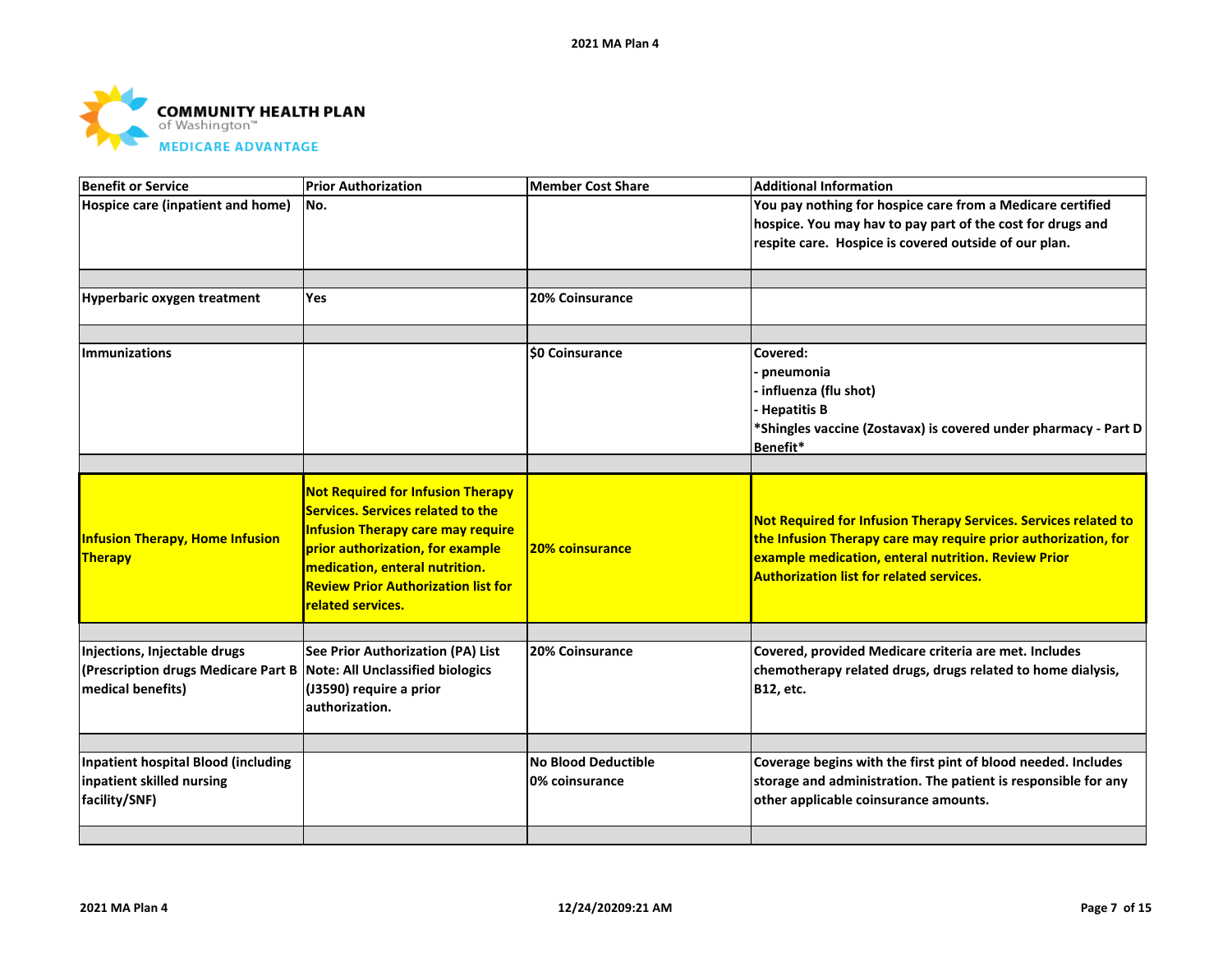

| <b>Benefit or Service</b>                | <b>Prior Authorization</b> | <b>Member Cost Share</b>   | <b>Additional Information</b>                                     |
|------------------------------------------|----------------------------|----------------------------|-------------------------------------------------------------------|
| <b>Outpatient Blood</b>                  |                            | <b>No Blood Deductible</b> | Coverage begins with the fourth pint of blood needed. Coverage    |
|                                          |                            | 0% coinsurance             | of storage and administration begins with the first pint of blood |
|                                          |                            |                            | needed. The patient is responsible for any other applicable       |
|                                          |                            |                            | coinsurance amounts.                                              |
|                                          |                            |                            |                                                                   |
| Inpatient hospital (acute) care          | Yes                        | Days:                      | All admissions, planned and urgent, require notification within   |
|                                          |                            | 1-4 - \$450.00 per day     | 24 hrs. or next business day. Each time a member is admitted      |
|                                          |                            | 5-90 - \$0 per day         | for a new inpatient stay the copay will apply. Plan covers 90     |
|                                          |                            |                            | days for an inpatient stay.                                       |
|                                          |                            |                            |                                                                   |
| <b>Inpatient Professional Services</b>   |                            | <b>20% Coinsurance</b>     |                                                                   |
|                                          |                            |                            |                                                                   |
| Inpatient Hospital (facility) mental     | Yes                        | Days:                      | All admissions, planned and urgent, require notification within   |
| health, psychiatric, psychiatrist)       |                            | 1-10 - \$155.00 per day    | 24 hrs. or next business day. Each time a member is admitted      |
| care                                     |                            | 11-90 - \$0 per day        | for a new inpatient stay the copay will apply. Not psychiatric    |
|                                          |                            |                            | hospital, same cost shares as acute care. Plan covers 90 days for |
|                                          |                            |                            | an inpatient stay. 190-day lifetime limitation in a psychiatric   |
|                                          |                            |                            | facility. This limitation does not apply to inpatient psychiatric |
|                                          |                            |                            | services furnished in a general hospital.                         |
|                                          |                            |                            |                                                                   |
| <b>Inpatient rehabilitation services</b> | Yes                        | Days:                      | All admissions, planned and urgent, require notification within   |
| (physical, speech, occupational          |                            | 1-4 - \$450.00 per day     | 24 hrs. or next business day. Each time a member is admitted      |
| therapies)                               |                            | 5-90 - \$0 per day         | for a new inpatient stay the copay will apply. Same cost shares   |
|                                          |                            |                            | as acute care.                                                    |
|                                          |                            |                            |                                                                   |
| Inpatient services covered during a      |                            | 20% coinsurance            | Covered, provided Medicare criteria are met.                      |
| non-covered inpatient stay               |                            |                            |                                                                   |
|                                          |                            |                            |                                                                   |
| Inpatient substance abuse                | <b>Yes</b>                 | Days:                      | All admissions, planned and urgent, require notification within   |
|                                          |                            | 1-5 - \$450.00 per day     | 24 hrs. or next business day. Same cost shares as acute care.     |
|                                          |                            | 6-90 - \$0 per day         |                                                                   |
|                                          |                            | Over 90 - \$0 per day      |                                                                   |
|                                          |                            |                            |                                                                   |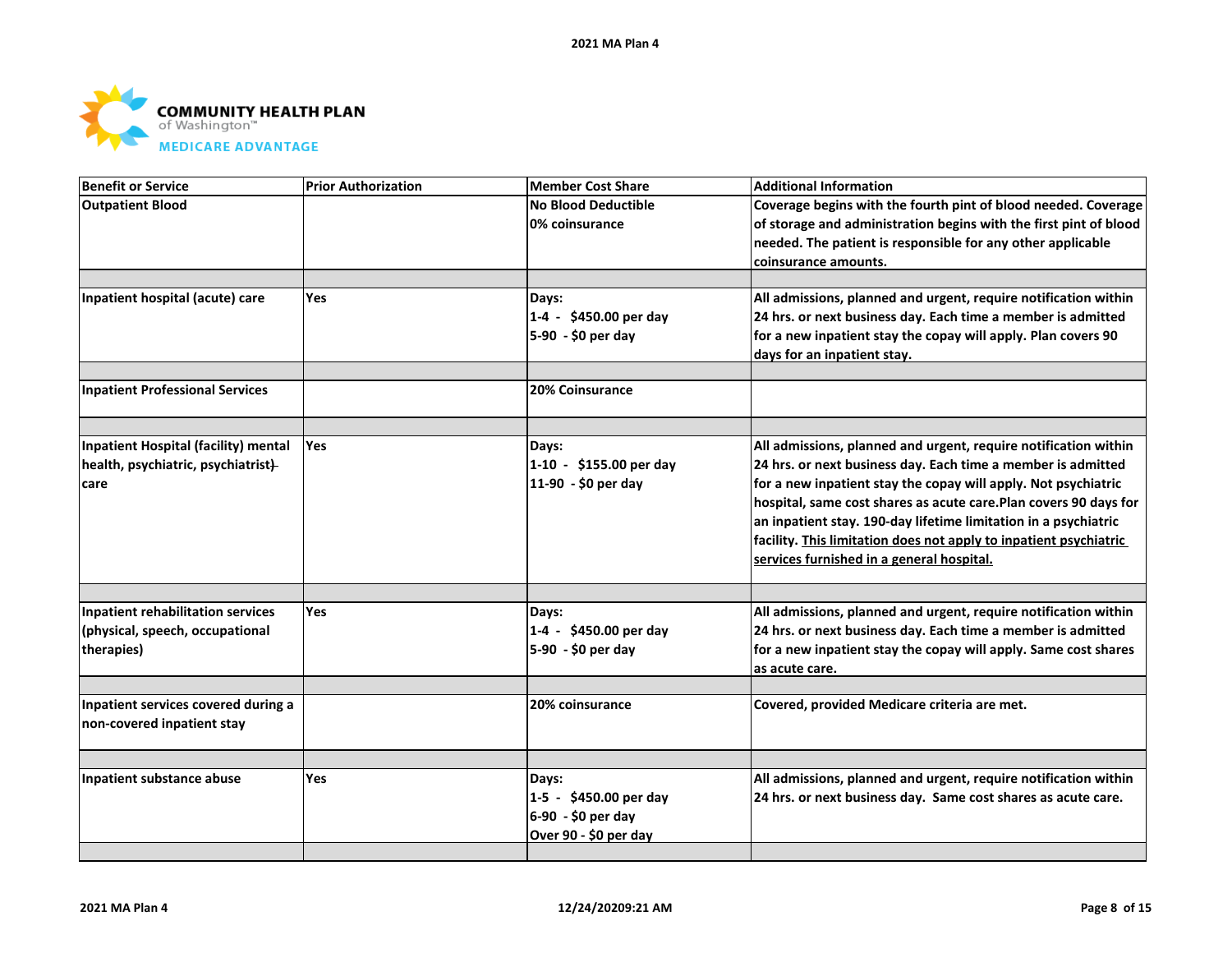

| <b>Benefit or Service</b>                     | <b>Prior Authorization</b>            | <b>Member Cost Share</b> | <b>Additional Information</b>                                                                                                         |
|-----------------------------------------------|---------------------------------------|--------------------------|---------------------------------------------------------------------------------------------------------------------------------------|
| Kidney disease and conditions                 | NO. Effective 01/01/2016              | 20% coinsurance          |                                                                                                                                       |
| (Hemodialysis, Dialysis, End Stage            | Notification is required.             |                          |                                                                                                                                       |
| <b>Renal Disease/ESRD)</b>                    |                                       |                          |                                                                                                                                       |
|                                               |                                       |                          |                                                                                                                                       |
| Kidney disease education (on                  | No.                                   | 0% cost share            | Medicare covers 6 sessions of kidney disease education per                                                                            |
| dialysis)                                     |                                       |                          | lifetime per Medicare.                                                                                                                |
|                                               |                                       |                          |                                                                                                                                       |
| Mastectomy related bras and                   | If over \$500.00                      | 20% cost share           |                                                                                                                                       |
| supplies (DME)                                |                                       |                          |                                                                                                                                       |
|                                               |                                       |                          |                                                                                                                                       |
| <b>Meal, Meals Benefit</b>                    |                                       | 0% cost share            | Meals can be delivered to to the home upon discharge from a                                                                           |
| (Supplemental)                                |                                       |                          | hospital or skilled nursing facility. 2 meals per day up to 14 days                                                                   |
|                                               |                                       |                          | after discharge, up to 6 occurrences per year. Meals to dine                                                                          |
|                                               |                                       |                          | with members that are inpatient are not covered.                                                                                      |
|                                               |                                       |                          |                                                                                                                                       |
|                                               | <b>No</b>                             | 0% cost share            |                                                                                                                                       |
| <b>Medical nutrition therapy</b><br>education |                                       |                          | Education for people with diabetes, kidney disease (patient not<br>on dialysis) post kidney transplant. 3 hrs. for first year. 2 hrs. |
|                                               |                                       |                          |                                                                                                                                       |
|                                               |                                       |                          | each year after the first year.                                                                                                       |
| <b>Nurse Advice Line</b>                      |                                       | 0% cost share            | 24 hour nurse hotline available: 1-866-418-1002 or TTY 1-866-                                                                         |
|                                               |                                       |                          | 418-1006                                                                                                                              |
|                                               |                                       |                          |                                                                                                                                       |
| <b>Obesity screening and obesity</b>          |                                       | 0% cost share            | Covered, provided Medicare criteria are met, e.g., body mass                                                                          |
| (counseling) therapy                          |                                       |                          | index (BMI) of 30 or more, etc.                                                                                                       |
|                                               |                                       |                          |                                                                                                                                       |
| <b>Organ (Living) Donation</b>                | Yes                                   | 20% coinsurance          | All admissions, planned and urgent, require notification within                                                                       |
| (Transplant)                                  |                                       |                          | 24 hrs. or next business day.                                                                                                         |
|                                               |                                       |                          |                                                                                                                                       |
| <b>Orthotics (Supportive Devices for</b>      | Only covered for diabetic foot        | \$0 cost share           | . 2 sets of shoe inserts (orthotics) covered per calendar year                                                                        |
| feet)                                         | disease.                              |                          | only for diabetic foot disease.                                                                                                       |
|                                               |                                       |                          |                                                                                                                                       |
|                                               | Prior auth required for orthotics     |                          |                                                                                                                                       |
|                                               | (shoe inserts) greater than \$500.00. |                          |                                                                                                                                       |
|                                               |                                       |                          |                                                                                                                                       |
|                                               |                                       |                          |                                                                                                                                       |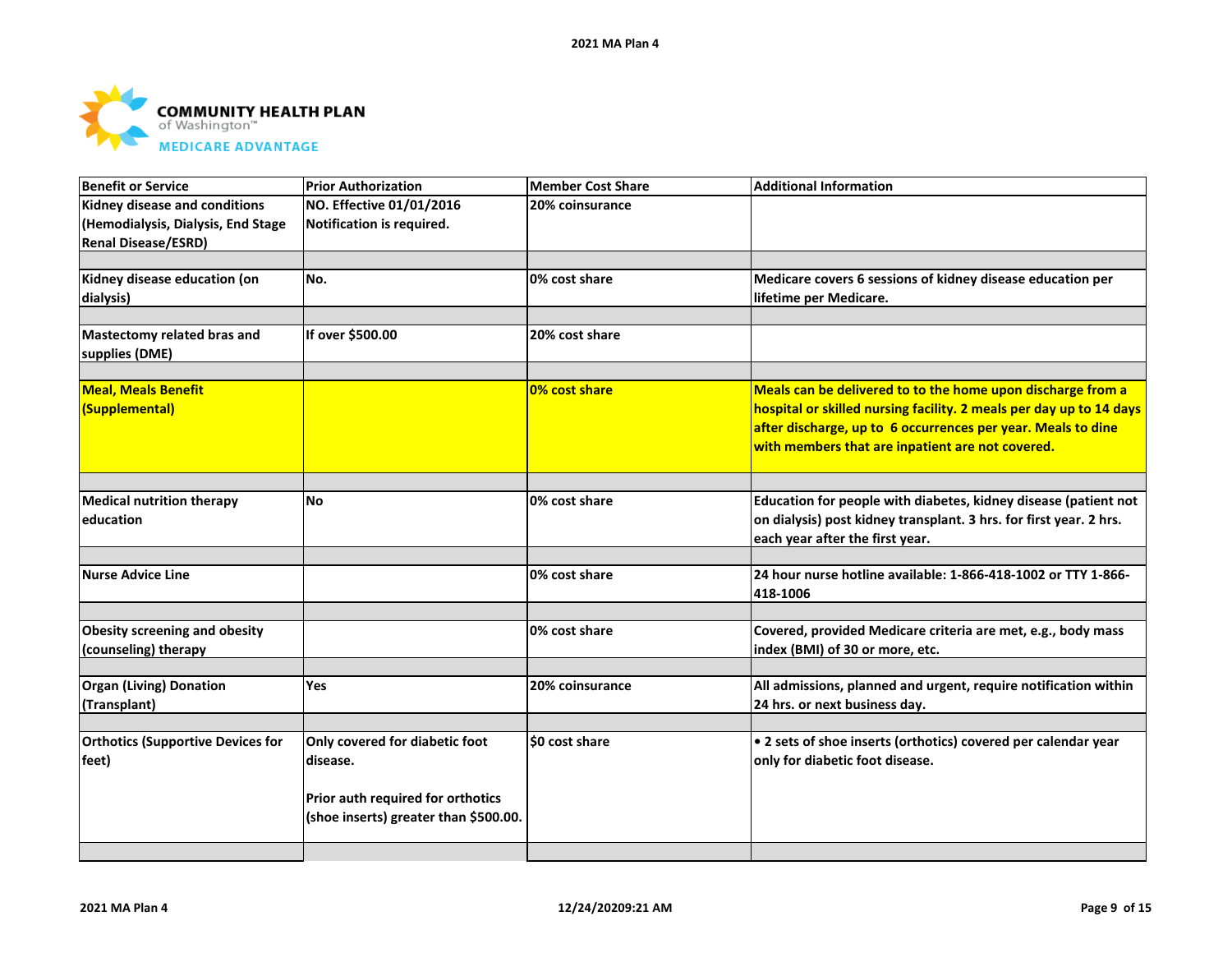

| <b>Benefit or Service</b>                 | <b>Prior Authorization</b>               | <b>Member Cost Share</b>              | <b>Additional Information</b>                                       |
|-------------------------------------------|------------------------------------------|---------------------------------------|---------------------------------------------------------------------|
| <b>Outpatient diagnostic tests and</b>    | Some require prior authorization.        | 0% Medicare covered lab               |                                                                     |
| therapeutic services (lab, radiology,     | <b>Check PA List and Procedure Codes</b> | \$15 copay x-ray outpatient facility  |                                                                     |
| $x-ray)$                                  | for more details.                        | fee does not include scans (CT, MRI,  |                                                                     |
|                                           |                                          | PET, etc.) Does not include           |                                                                     |
|                                           |                                          | professional fees.                    |                                                                     |
|                                           |                                          | 20% Other diagnostic procedures       |                                                                     |
|                                           |                                          | (includes scans)                      |                                                                     |
|                                           |                                          |                                       |                                                                     |
| <b>Outpatient hospital services,</b>      | <b>See Prior Authorization (PA) List</b> | \$260.00 copay outpatient facility    |                                                                     |
| <b>includes Observation</b>               |                                          | fee maximum. Does not include         |                                                                     |
|                                           |                                          | professional services.                |                                                                     |
| Outpatient mental health (not             |                                          | \$30.00 copay                         | Copay the same for group therapy. Must be Medicare eligible         |
| psychiatrist)                             |                                          |                                       | provider. Per CMS, some 'counselors' are not eligible to perform    |
|                                           |                                          |                                       | services for Medicare and Medicare Advantage members.               |
|                                           |                                          |                                       |                                                                     |
|                                           |                                          |                                       |                                                                     |
| Outpatient psychiatrist care              |                                          | \$30.00 copay                         | Copay the same for group therapy.                                   |
|                                           |                                          |                                       |                                                                     |
| <b>Outpatient rehabilitation services</b> | Prior authorization required after       | \$30.00 copay for therapy services    | 12 visits allowed for each type of therapy. 12 PT, 12 OT and 12     |
| (physical, speech, occupational           | initial 12 visits.                       |                                       | ST. Prior Authorization is required for additional visits after the |
| therapy)                                  |                                          | \$30.00 copay and or 20% facility     | initial 12 visits. Evaluation and reevaluation is separate from the |
|                                           |                                          | fees for other additional services    | 12 visits.                                                          |
|                                           |                                          | when performed in a facility.         |                                                                     |
|                                           |                                          |                                       |                                                                     |
|                                           |                                          |                                       |                                                                     |
| <b>Outpatient substance abuse</b>         | <b>Yes</b>                               | 20% coinsurance                       | Opioid Treatment Services, to allow codes G2067 through             |
| services                                  |                                          |                                       | G2080, the provider must be certified with SAMSAH and               |
|                                           |                                          |                                       | enrolled with Medicare.                                             |
|                                           |                                          |                                       |                                                                     |
| Outpatient surgery, ambulatory            | <b>See Prior Authorization (PA) List</b> | \$260.00 copay for ASC facility fees. | 2021 Changed from \$250 to \$260.                                   |
| surgical centers (ASC)                    |                                          |                                       |                                                                     |
|                                           |                                          |                                       |                                                                     |
|                                           |                                          |                                       |                                                                     |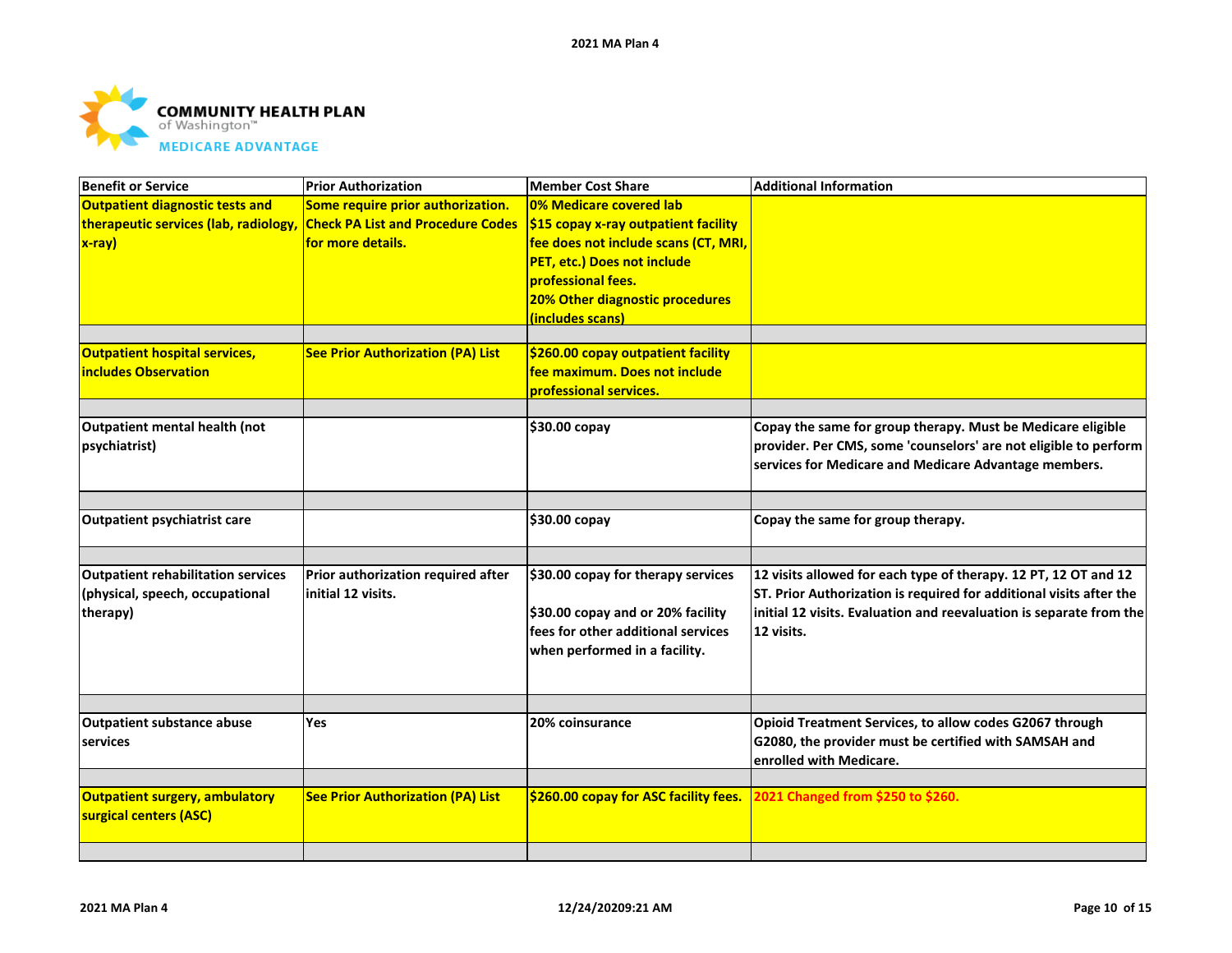

| Benefit or Service                        | <b>Prior Authorization</b>        | <b>Member Cost Share</b>           | <b>Additional Information</b>                                  |
|-------------------------------------------|-----------------------------------|------------------------------------|----------------------------------------------------------------|
| <b>Over the Counter (OTC)</b>             | <b>Not Covered</b>                | <b>Not Covered</b>                 |                                                                |
| medication/pharmacy                       |                                   |                                    |                                                                |
|                                           |                                   |                                    |                                                                |
| Partial hospitalization service           |                                   | 20% coinsurance                    | Must be Medicare eligible provider. Per CMS, some 'counselors' |
| (intensive outpatient mental health       |                                   |                                    | are not eligible to perform services for Medicare and Medicare |
| services)                                 |                                   |                                    | Advantage members.                                             |
| Physician/Practitioner/PCP                |                                   | \$0 copay for PCP E & M service    |                                                                |
| services, including doctor's office       |                                   | 20% coinsurance for all other      |                                                                |
| visits                                    |                                   | services                           |                                                                |
|                                           |                                   |                                    |                                                                |
| Physical Exam, See Welcome to             |                                   | See Welcome to Medicare            | See Welcome to Medicare Preventive Visit and Annual Wellness   |
| <b>Medicare Preventive Visit and</b>      |                                   | <b>Preventive Visit and Annual</b> | <b>Visit</b>                                                   |
| Annual Wellness Visit                     |                                   | <b>Wellness Visit</b>              |                                                                |
| <b>Podiatry Services (Foot Care) When</b> |                                   | No copay \$0.00                    | 4 visits each year - Not limited to Medicare covered diagnosis |
| <b>Not Covered by Medicare</b>            |                                   | 0% Coinsurance                     | codes. NEW, when the primary care is Diabetes an additional 4  |
|                                           |                                   |                                    | visits each year for a total of 8 Non-Medicare covered visits. |
| (Supplemental Benefit)                    |                                   |                                    |                                                                |
|                                           |                                   |                                    | The specialist copay does not apply to podiatrists for these   |
|                                           |                                   |                                    | Iservices.                                                     |
|                                           |                                   |                                    |                                                                |
| <b>Podiatry Services (Foot Care)</b>      |                                   | No copay \$0.00                    | Limited to Medicare covered diagnosis codes.                   |
| <b>Medical Medicare Covered</b>           |                                   | 0% Coinsurance                     | The specialist copay does not apply to podiatrists for these   |
|                                           |                                   |                                    | services.                                                      |
| <b>Prescription drugs Medicare Part B</b> | See Prior Authorization (PA) List | 20% coinsurance                    | Includes chemotherapy related drugs, drugs related to home     |
| medical benefits (injectable drugs,       |                                   |                                    |                                                                |
|                                           |                                   |                                    | dialysis, etc.                                                 |
| injections)                               |                                   |                                    |                                                                |
| <b>Prescription drugs Medicare Part D</b> |                                   | <b>Pharmacy is covered</b>         | Over the counter (OTC) not covered                             |
| pharmacy benefit (drug list,              |                                   |                                    |                                                                |
| formulary)                                |                                   |                                    |                                                                |
|                                           |                                   |                                    |                                                                |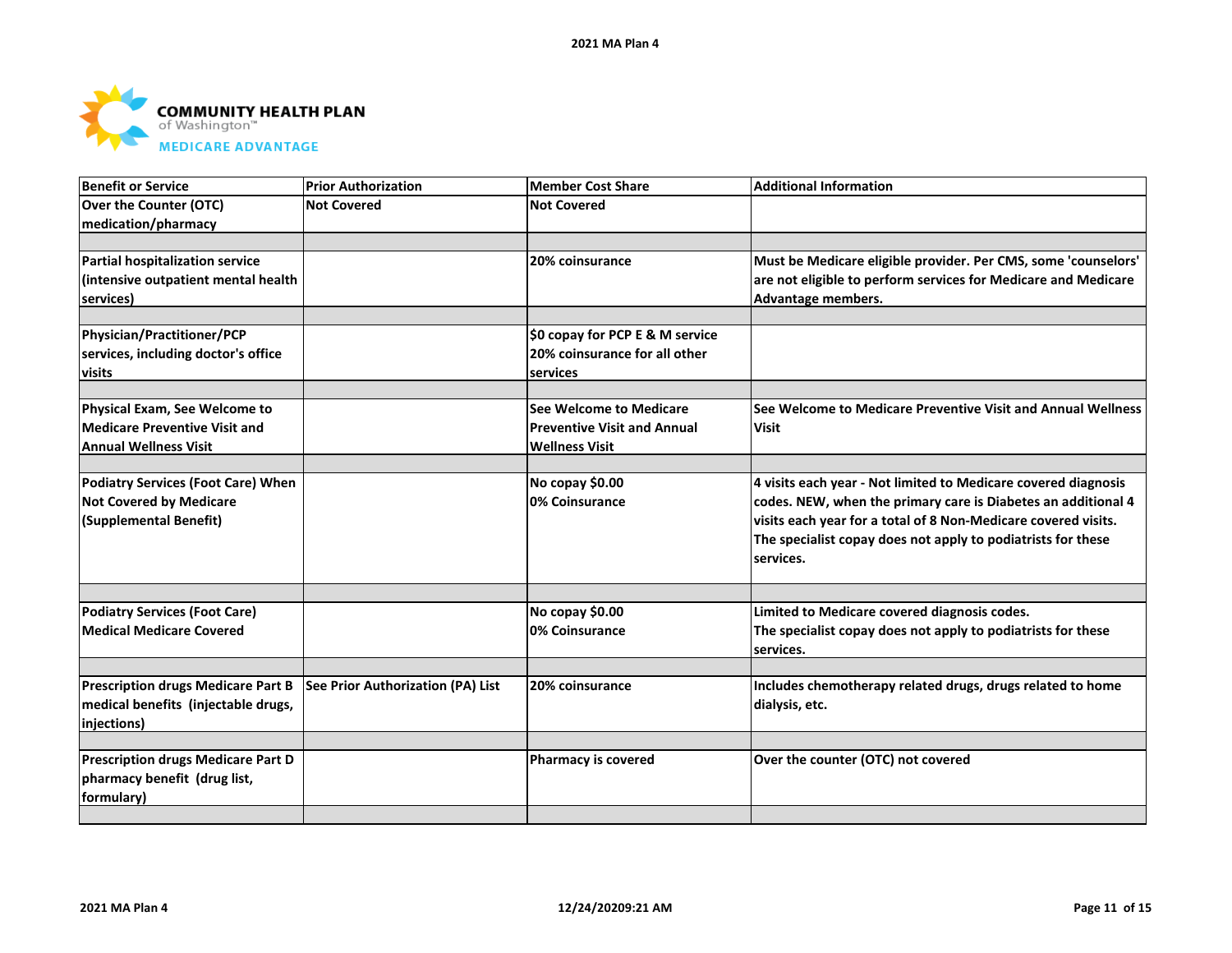

| Benefit or Service                                                                                              | <b>Prior Authorization</b>        | <b>Member Cost Share</b>                                                                    | <b>Additional Information</b>                                                                                                                                                                                |
|-----------------------------------------------------------------------------------------------------------------|-----------------------------------|---------------------------------------------------------------------------------------------|--------------------------------------------------------------------------------------------------------------------------------------------------------------------------------------------------------------|
| <b>Primary Care Physician (PCP)</b>                                                                             |                                   | \$0 copay for evaluation and<br>management (E & M) service<br>20% coinsurance for all other |                                                                                                                                                                                                              |
|                                                                                                                 |                                   | services                                                                                    |                                                                                                                                                                                                              |
| <b>Prostate cancer screening exams</b><br>(PSA)                                                                 |                                   | \$0 copay                                                                                   | For planned preventive services that become diagnostic during<br>the screening, cost sharing may apply.<br>For men over age 50:<br>• Every 12 months: Digital rectal exam<br><b>Every 12 months PSA test</b> |
| <b>Prosthetic devices and related</b><br>supplies (DME)                                                         | See Prior Authorization (PA) List | 20% coinsurance                                                                             |                                                                                                                                                                                                              |
| Pulmonary rehabilitation services                                                                               |                                   | 20% coinsurance                                                                             | Limited to a maximum of 2 1-hour sessions per day for up to 36<br>sessions, with the option for an additional 36 sessions if<br>medically necessary.                                                         |
| Screening and counseling to reduce<br>alcohol misuse                                                            |                                   | \$0 copay                                                                                   | For planned preventive services that become diagnostic during<br>the screening, cost sharing may apply.                                                                                                      |
| Screening for sexually transmitted<br>infections (STIs) and counseling to<br>prevent STIs                       |                                   | \$0 copay                                                                                   | For planned preventive services that become diagnostic during<br>the screening, cost sharing may apply.                                                                                                      |
| Shoes, Diabetic- SEE Diabetes self-<br>management training, diabetic<br>services and diabetes supplies<br>(DME) |                                   |                                                                                             |                                                                                                                                                                                                              |
| <b>Shoes, Orthopedic/Prosthetic with</b>                                                                        |                                   |                                                                                             | Limited coverage. Prosthetic/Orthopedic Shoes that are part of                                                                                                                                               |
| <b>Braces (DME)</b>                                                                                             | Yes, greater than \$500.00        | <b>20% coinsurance</b>                                                                      | a leg brace are covered and included in the cost of the leg brace.                                                                                                                                           |
|                                                                                                                 |                                   |                                                                                             |                                                                                                                                                                                                              |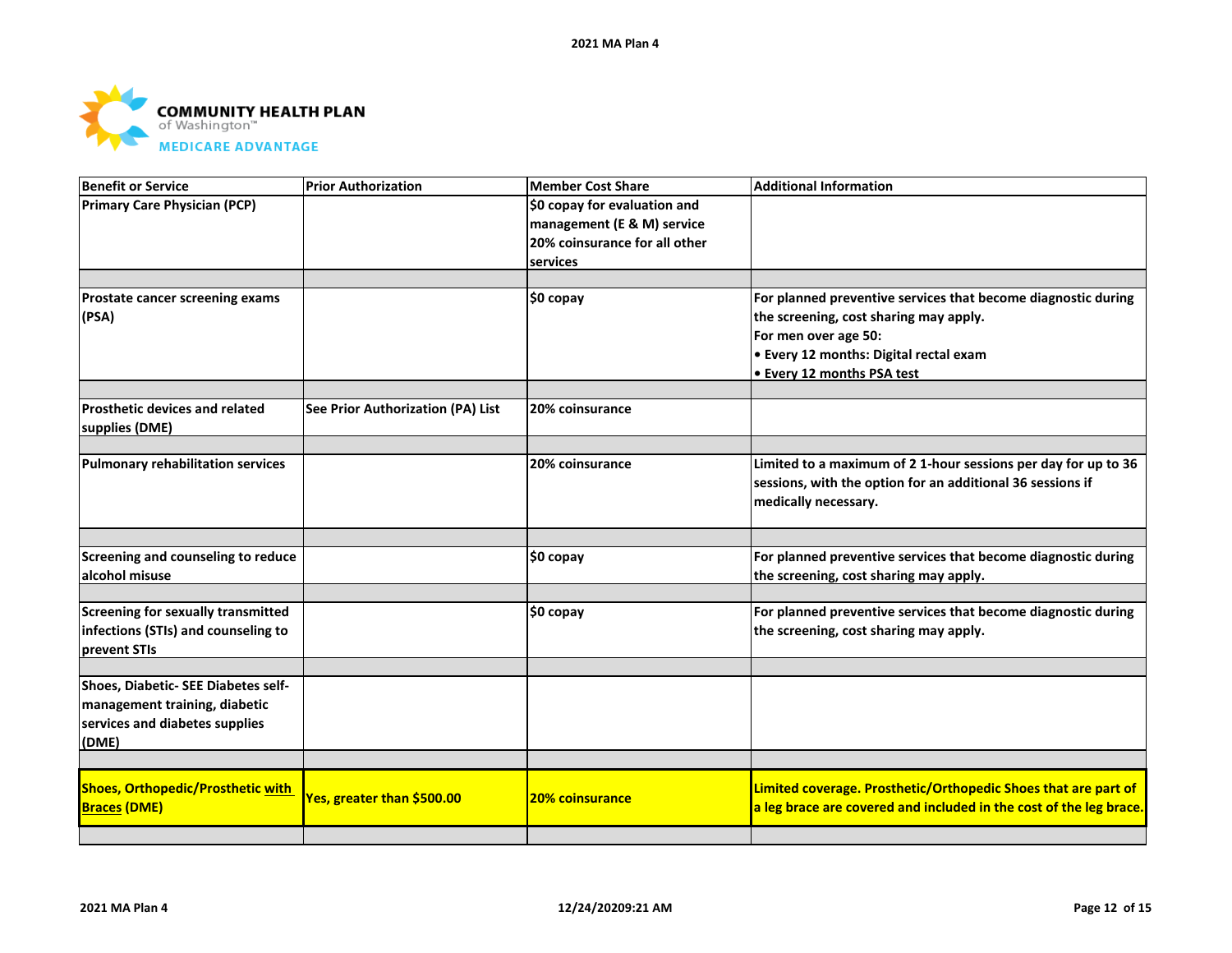

| <b>Benefit or Service</b>                   | <b>Prior Authorization</b> | <b>Member Cost Share</b>           | <b>Additional Information</b>                                 |
|---------------------------------------------|----------------------------|------------------------------------|---------------------------------------------------------------|
| Skilled nursing inpatient facility          | <b>Yes</b>                 | Days:                              | No (zero) acute inpatient hospital days required prior to SNF |
| (SNF) care (Part A)                         |                            | 1-20 - \$00.00 per day             | admission. Custodial (not medically necessary) care is not    |
|                                             |                            | 21-100 - \$160.00 per day          | covered. All admissions, planned and urgent, require          |
|                                             |                            |                                    | notification within 24 hrs. or next business day. Each time   |
|                                             |                            |                                    | member is admitted to a new SNF stay the copay will apply.    |
|                                             |                            |                                    |                                                               |
| <b>Skilled nursing facility (SNF)</b>       |                            | 20% coinsurance                    | Part B (outpatient) coinsurance and benefit limits apply.     |
| inpatient care (Part B)                     |                            |                                    |                                                               |
| <b>Skilled nursing facility (SNF) Blood</b> |                            | No blood deductible                |                                                               |
|                                             |                            | 0% coinsurance                     |                                                               |
|                                             |                            |                                    |                                                               |
| <b>Sleep Studies</b>                        | No.                        | 20% coinsurance                    |                                                               |
|                                             |                            |                                    |                                                               |
| Smoking and tobacco use cessation           |                            | 0% Coinsurance                     | · No disease - 8 sessions per calendar year                   |
|                                             |                            |                                    | . Disease related - 8 sessions per calendar year              |
| <b>Sterilization Reversal (Exclusion)</b>   | <b>Not Covered</b>         | <b>Not Covered</b>                 | Reversal of sterilization procedures and non-prescription     |
|                                             |                            |                                    | contraceptive supplies.                                       |
|                                             |                            |                                    |                                                               |
| <b>Specialist Physician Care/Services</b>   |                            | *\$40.00 copay for E & M service.  | 20% coinsurance for all other services.                       |
| (does not apply to psychiatrists,           |                            |                                    | *Zero copay when primary diagnosis is diabetes for            |
| mental health, lab or radiology)            |                            |                                    | endocrinologist                                               |
|                                             |                            |                                    | *Zero copay when primary diagnosis is COPD for pulmonologist. |
|                                             |                            |                                    | *Zero copay when primary diagnosis is CHF for cardiologist.   |
|                                             |                            |                                    | *See Eye Exam - Medicare Covered - for Retinal Exam benefit   |
|                                             |                            |                                    |                                                               |
|                                             |                            |                                    |                                                               |
|                                             |                            |                                    |                                                               |
| Telemedicine, Telehealth (Virtual           |                            | <b>Must meet Original Medicare</b> | Covered. Must meet Original Medicare criteria.                |
| care)                                       |                            | criteria.                          |                                                               |
|                                             |                            |                                    |                                                               |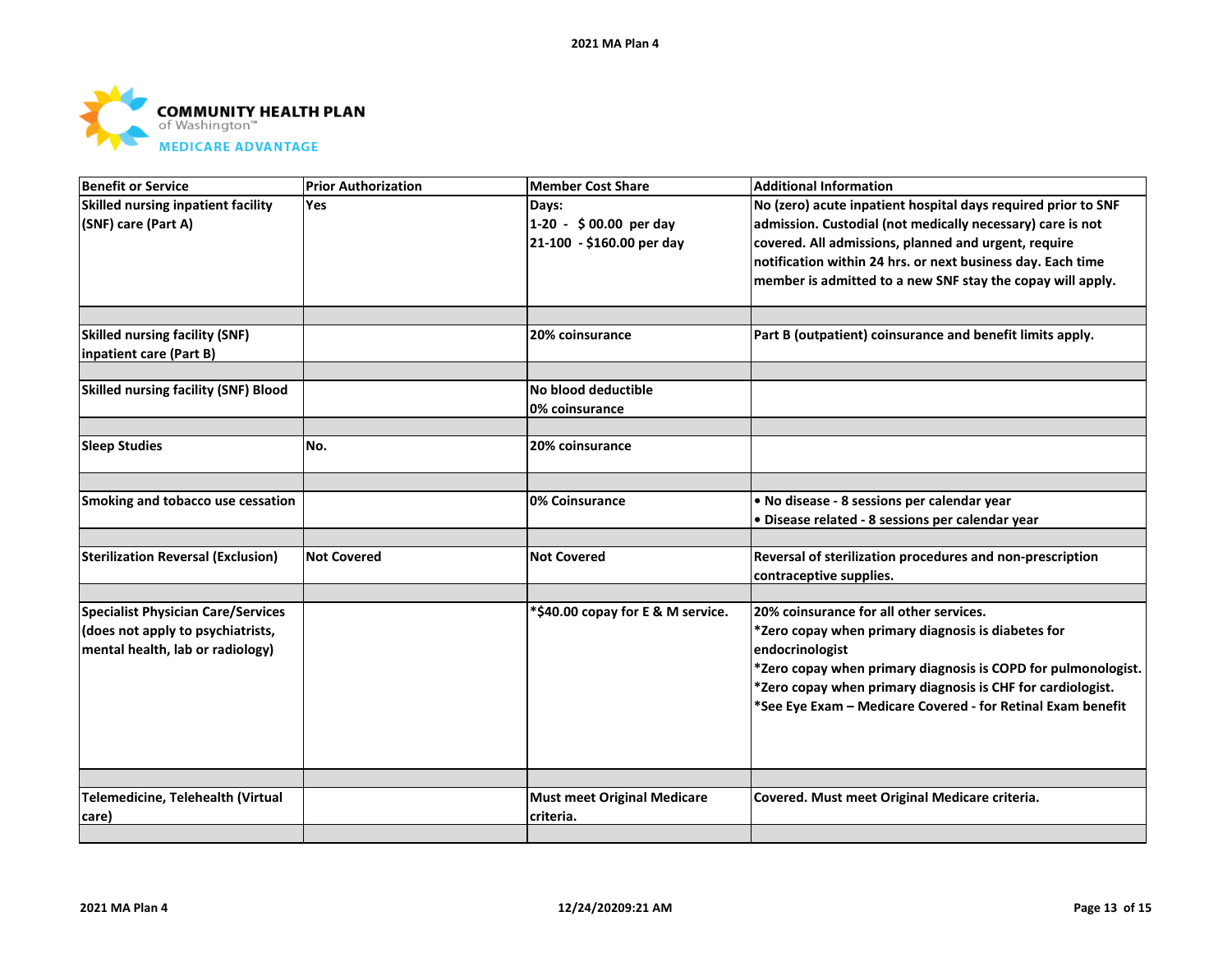

| Member cost share same as in-<br>Medicare criteria does not have to be met.<br>person cost shares for: Urgently<br><b>Needed Services; Primary Care</b><br><b>Physician Services; Physician</b><br><b>Specialist Services; Individual and</b><br><b>Group Sessions for Mental Health</b><br><b>Specialty Services; Individual and</b><br><b>Group Sessions for Psychiatric</b><br><b>Services; Individual and Group</b><br><b>Sessions for Outpatient Substance</b><br>Abuse.<br><b>Transplant Evaluation/Work-Up</b><br>0% coinsurance (lab)<br>Yes<br>Yes except for corneal transplants<br>20% coinsurance<br>Corneal transplant does not require prior authorization (PA),<br>other transplants do require PA. All admissions, planned and<br>urgent, require notification within 24 hrs. or next business day.<br><b>Transportation SEE AMBULANCE</b><br><b>See Ambulance</b><br><b>See Ambulance</b><br>See Ambulance<br>Unlisted Codes with Charge Greater Yes<br>Unlisted codes is the actual, AMA description of the service.<br>Medical necessity documentation and pricing must be<br>submitted with the request.<br>Example: 43499, Unlisted procedure, esophagus.<br>\$0 copay for evaluation and<br><b>Urgently needed care</b><br>management (E & M) service<br>20% coinsurance for all other<br>services<br>Vision Care SEE EYE EXAM AND EYE See Eye Exam and Eye Wear<br>See Eye Exam and Eye Wear<br>See Eye Exam and Eye Wear | <b>Benefit or Service</b>         | <b>Prior Authorization</b> | <b>Member Cost Share</b> | <b>Additional Information</b> |
|--------------------------------------------------------------------------------------------------------------------------------------------------------------------------------------------------------------------------------------------------------------------------------------------------------------------------------------------------------------------------------------------------------------------------------------------------------------------------------------------------------------------------------------------------------------------------------------------------------------------------------------------------------------------------------------------------------------------------------------------------------------------------------------------------------------------------------------------------------------------------------------------------------------------------------------------------------------------------------------------------------------------------------------------------------------------------------------------------------------------------------------------------------------------------------------------------------------------------------------------------------------------------------------------------------------------------------------------------------------------------------------------------------------------------------------------------|-----------------------------------|----------------------------|--------------------------|-------------------------------|
|                                                                                                                                                                                                                                                                                                                                                                                                                                                                                                                                                                                                                                                                                                                                                                                                                                                                                                                                                                                                                                                                                                                                                                                                                                                                                                                                                                                                                                                  | Telemedicine, Telehealth (Virtual |                            |                          |                               |
|                                                                                                                                                                                                                                                                                                                                                                                                                                                                                                                                                                                                                                                                                                                                                                                                                                                                                                                                                                                                                                                                                                                                                                                                                                                                                                                                                                                                                                                  | care) - Supplemental              |                            |                          |                               |
|                                                                                                                                                                                                                                                                                                                                                                                                                                                                                                                                                                                                                                                                                                                                                                                                                                                                                                                                                                                                                                                                                                                                                                                                                                                                                                                                                                                                                                                  |                                   |                            |                          |                               |
|                                                                                                                                                                                                                                                                                                                                                                                                                                                                                                                                                                                                                                                                                                                                                                                                                                                                                                                                                                                                                                                                                                                                                                                                                                                                                                                                                                                                                                                  |                                   |                            |                          |                               |
|                                                                                                                                                                                                                                                                                                                                                                                                                                                                                                                                                                                                                                                                                                                                                                                                                                                                                                                                                                                                                                                                                                                                                                                                                                                                                                                                                                                                                                                  |                                   |                            |                          |                               |
|                                                                                                                                                                                                                                                                                                                                                                                                                                                                                                                                                                                                                                                                                                                                                                                                                                                                                                                                                                                                                                                                                                                                                                                                                                                                                                                                                                                                                                                  |                                   |                            |                          |                               |
|                                                                                                                                                                                                                                                                                                                                                                                                                                                                                                                                                                                                                                                                                                                                                                                                                                                                                                                                                                                                                                                                                                                                                                                                                                                                                                                                                                                                                                                  |                                   |                            |                          |                               |
|                                                                                                                                                                                                                                                                                                                                                                                                                                                                                                                                                                                                                                                                                                                                                                                                                                                                                                                                                                                                                                                                                                                                                                                                                                                                                                                                                                                                                                                  |                                   |                            |                          |                               |
|                                                                                                                                                                                                                                                                                                                                                                                                                                                                                                                                                                                                                                                                                                                                                                                                                                                                                                                                                                                                                                                                                                                                                                                                                                                                                                                                                                                                                                                  |                                   |                            |                          |                               |
|                                                                                                                                                                                                                                                                                                                                                                                                                                                                                                                                                                                                                                                                                                                                                                                                                                                                                                                                                                                                                                                                                                                                                                                                                                                                                                                                                                                                                                                  |                                   |                            |                          |                               |
|                                                                                                                                                                                                                                                                                                                                                                                                                                                                                                                                                                                                                                                                                                                                                                                                                                                                                                                                                                                                                                                                                                                                                                                                                                                                                                                                                                                                                                                  |                                   |                            |                          |                               |
|                                                                                                                                                                                                                                                                                                                                                                                                                                                                                                                                                                                                                                                                                                                                                                                                                                                                                                                                                                                                                                                                                                                                                                                                                                                                                                                                                                                                                                                  |                                   |                            |                          |                               |
|                                                                                                                                                                                                                                                                                                                                                                                                                                                                                                                                                                                                                                                                                                                                                                                                                                                                                                                                                                                                                                                                                                                                                                                                                                                                                                                                                                                                                                                  |                                   |                            |                          |                               |
|                                                                                                                                                                                                                                                                                                                                                                                                                                                                                                                                                                                                                                                                                                                                                                                                                                                                                                                                                                                                                                                                                                                                                                                                                                                                                                                                                                                                                                                  |                                   |                            |                          |                               |
|                                                                                                                                                                                                                                                                                                                                                                                                                                                                                                                                                                                                                                                                                                                                                                                                                                                                                                                                                                                                                                                                                                                                                                                                                                                                                                                                                                                                                                                  |                                   |                            |                          |                               |
|                                                                                                                                                                                                                                                                                                                                                                                                                                                                                                                                                                                                                                                                                                                                                                                                                                                                                                                                                                                                                                                                                                                                                                                                                                                                                                                                                                                                                                                  | Transplant                        |                            |                          |                               |
|                                                                                                                                                                                                                                                                                                                                                                                                                                                                                                                                                                                                                                                                                                                                                                                                                                                                                                                                                                                                                                                                                                                                                                                                                                                                                                                                                                                                                                                  |                                   |                            |                          |                               |
|                                                                                                                                                                                                                                                                                                                                                                                                                                                                                                                                                                                                                                                                                                                                                                                                                                                                                                                                                                                                                                                                                                                                                                                                                                                                                                                                                                                                                                                  |                                   |                            |                          |                               |
|                                                                                                                                                                                                                                                                                                                                                                                                                                                                                                                                                                                                                                                                                                                                                                                                                                                                                                                                                                                                                                                                                                                                                                                                                                                                                                                                                                                                                                                  |                                   |                            |                          |                               |
|                                                                                                                                                                                                                                                                                                                                                                                                                                                                                                                                                                                                                                                                                                                                                                                                                                                                                                                                                                                                                                                                                                                                                                                                                                                                                                                                                                                                                                                  |                                   |                            |                          |                               |
|                                                                                                                                                                                                                                                                                                                                                                                                                                                                                                                                                                                                                                                                                                                                                                                                                                                                                                                                                                                                                                                                                                                                                                                                                                                                                                                                                                                                                                                  |                                   |                            |                          |                               |
|                                                                                                                                                                                                                                                                                                                                                                                                                                                                                                                                                                                                                                                                                                                                                                                                                                                                                                                                                                                                                                                                                                                                                                                                                                                                                                                                                                                                                                                  |                                   |                            |                          |                               |
|                                                                                                                                                                                                                                                                                                                                                                                                                                                                                                                                                                                                                                                                                                                                                                                                                                                                                                                                                                                                                                                                                                                                                                                                                                                                                                                                                                                                                                                  |                                   |                            |                          |                               |
|                                                                                                                                                                                                                                                                                                                                                                                                                                                                                                                                                                                                                                                                                                                                                                                                                                                                                                                                                                                                                                                                                                                                                                                                                                                                                                                                                                                                                                                  | Than \$250.00                     |                            |                          |                               |
|                                                                                                                                                                                                                                                                                                                                                                                                                                                                                                                                                                                                                                                                                                                                                                                                                                                                                                                                                                                                                                                                                                                                                                                                                                                                                                                                                                                                                                                  |                                   |                            |                          |                               |
|                                                                                                                                                                                                                                                                                                                                                                                                                                                                                                                                                                                                                                                                                                                                                                                                                                                                                                                                                                                                                                                                                                                                                                                                                                                                                                                                                                                                                                                  |                                   |                            |                          |                               |
|                                                                                                                                                                                                                                                                                                                                                                                                                                                                                                                                                                                                                                                                                                                                                                                                                                                                                                                                                                                                                                                                                                                                                                                                                                                                                                                                                                                                                                                  |                                   |                            |                          |                               |
|                                                                                                                                                                                                                                                                                                                                                                                                                                                                                                                                                                                                                                                                                                                                                                                                                                                                                                                                                                                                                                                                                                                                                                                                                                                                                                                                                                                                                                                  |                                   |                            |                          |                               |
|                                                                                                                                                                                                                                                                                                                                                                                                                                                                                                                                                                                                                                                                                                                                                                                                                                                                                                                                                                                                                                                                                                                                                                                                                                                                                                                                                                                                                                                  |                                   |                            |                          |                               |
|                                                                                                                                                                                                                                                                                                                                                                                                                                                                                                                                                                                                                                                                                                                                                                                                                                                                                                                                                                                                                                                                                                                                                                                                                                                                                                                                                                                                                                                  |                                   |                            |                          |                               |
|                                                                                                                                                                                                                                                                                                                                                                                                                                                                                                                                                                                                                                                                                                                                                                                                                                                                                                                                                                                                                                                                                                                                                                                                                                                                                                                                                                                                                                                  |                                   |                            |                          |                               |
|                                                                                                                                                                                                                                                                                                                                                                                                                                                                                                                                                                                                                                                                                                                                                                                                                                                                                                                                                                                                                                                                                                                                                                                                                                                                                                                                                                                                                                                  |                                   |                            |                          |                               |
|                                                                                                                                                                                                                                                                                                                                                                                                                                                                                                                                                                                                                                                                                                                                                                                                                                                                                                                                                                                                                                                                                                                                                                                                                                                                                                                                                                                                                                                  | <b>WEAR</b>                       |                            |                          |                               |